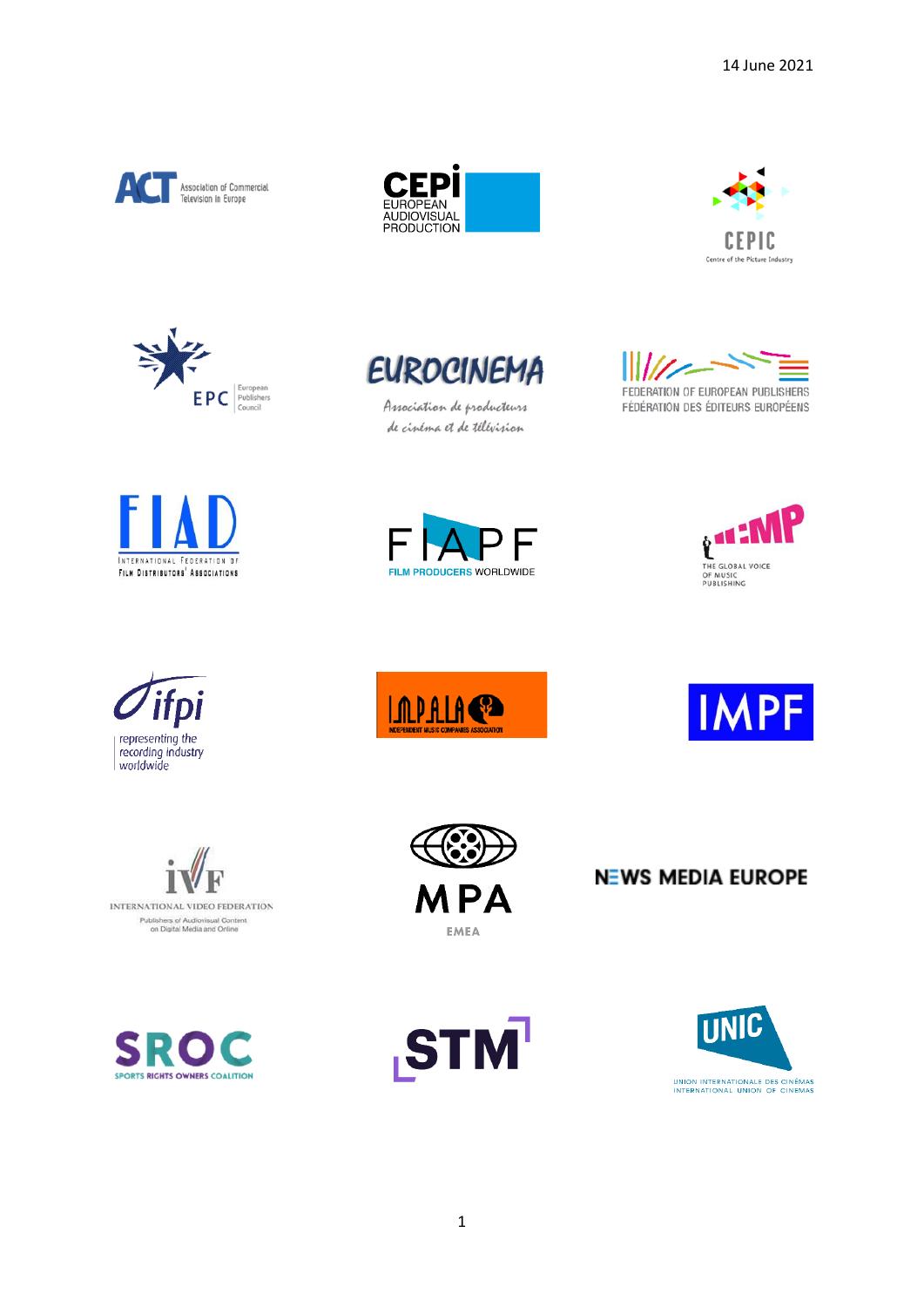**We are representatives of a broad group of right holders in Europe's creative sectors, including book, press, musical, scientific, technical and medical publishers; the recorded and published music industries; film, animation and TV producers; sporting event organisers; TV and radio broadcasters; distributors; publishers of film and AV content on physical media and online; and photo agencies. We are concerned that the European Commission's Guidance on Article 17, issued on 4th June 2021, moves away from that achievement, as well as from the original objective and wording of Article 17.**

## Dear Madam/Sir,

Article 17 of the DSM Copyright Directive is the result of long political negotiations, involving all three EU co-legislators, and rests on a delicate balance between the interests of right holders, users, and online content sharing service providers.

We are concerned that the European Commission's Guidance on Article 17, issued on 4<sup>th</sup> June 2021, moves away from that achievement, as well as from the original objective and wording of Article 17.

As set out throughout the consultation process, we stress our concern about the artificial and impractical construct of "manifestly infringing" and not "manifestly infringing" uses, which have no foundation in the Directive or the EU acquis. However, we note the Guidance's confirmation that Member States should not legislate on this construct, but that right holders and OCSSPs should "progressively fine-tune" their cooperation to accommodate legitimate uses.

We ask the Member States to continue to be guided by the text of the Directive as adopted after several years of negotiations and to ensure a faithful implementation that would ensure the necessary balance between all fundamental rights and legitimate interests at stake. It is imperative that right holders' fundamental right to property remains protected, and for them to be able to secure a fair return for their efforts, in order to continue to contribute to the rich cultural diversity which defines the European Union.

Your sincerely,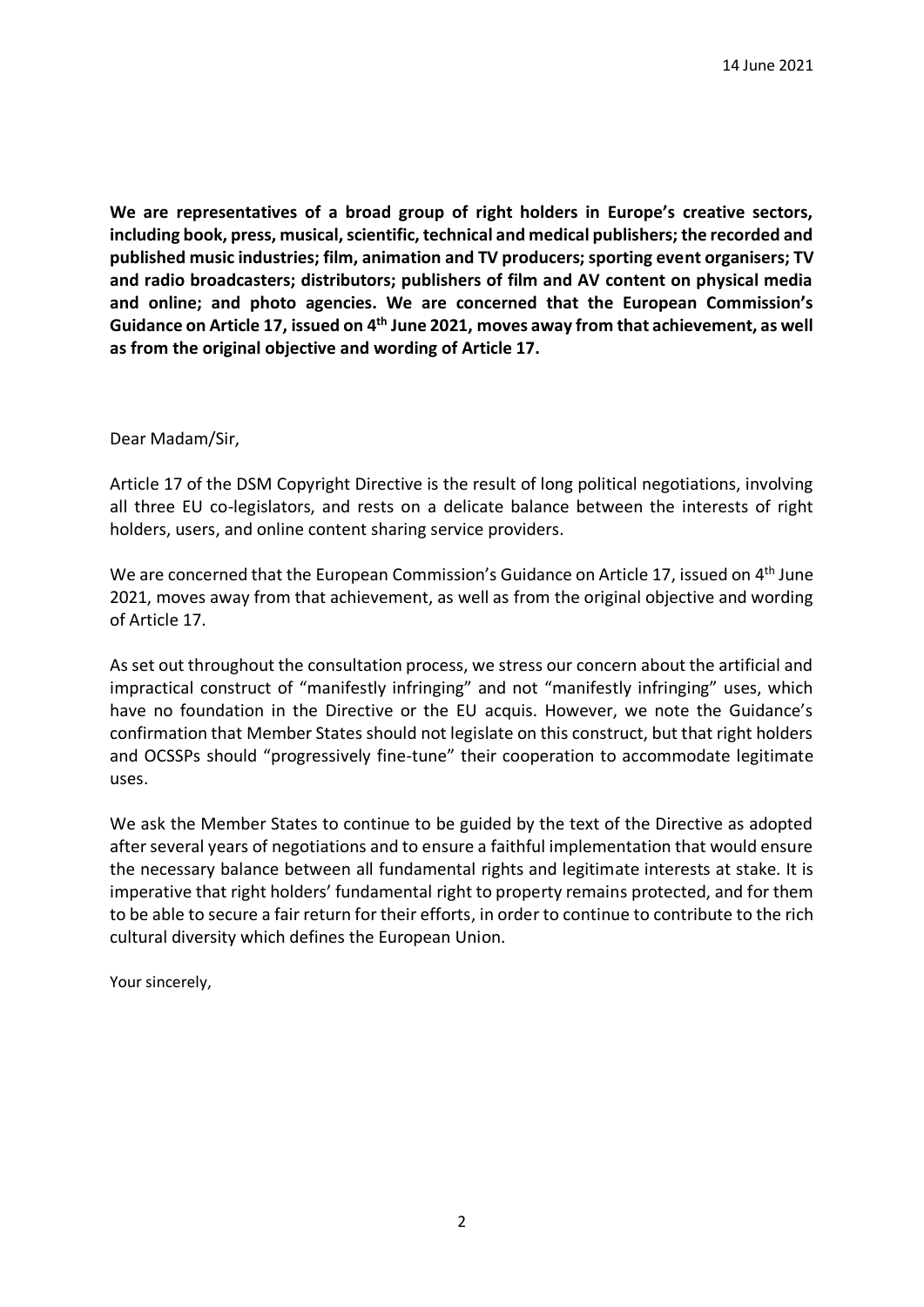**ACT** - represents leading commercial broadcasters active across the European Union and globally. The ACT member companies finance, produce, promote and distribute content and services benefiting millions of Europeans across all platforms. At ACT we believe that the healthy and sustainable commercial broadcasting sector has an important role to play in the European economy, society and culture.

**CEPI TV** - The European Coordination of Independent Producers was founded in 1990 to organise and represent the interests of independent cinema and television producers in Europe. It represents approximately 8000 independent production companies in Europe.

**CEPIC** - As the Center of the Picture Industry, CEPIC federates 600 picture agencies and photo libraries in 20 countries across Europe, both within and outside the European Union. CEPIC's membership includes large and smaller stock photo libraries, major photo news agencies, art galleries and museums, video companies.

**EPC** - The European Publishers Council brings together Chairmen and CEOs of Europe's leading media groups representing companies with newspapers, magazines, online publishing, journals, databases, books and broadcasting, communicating with Europe's legislators on issues that affect freedom of expression, media diversity, democracy and the health and viability of media in the EU.

**EUROCINEMA** – Eurocinema represents the interests of film and audiovisual producers in EU and international policy concerning issues directly or indirectly affecting film and audiovisual production. EUROCINEMA's mission is to argue the fundamental role of the film and audiovisual industry and filmmakers in a politically and economically integrated Europe.

**FEP** – The Federation of European Publishers represents 29 national books and learned journals publishers' associations of the European Union and the European Economic Area.

**FIAD** - The International Federation of Film Distributors' Associations gathers national organisations of film distribution companies covering the entire range of companies: small and medium-sized companies specialized in art house films, as well as larger companies focused on mainstream films. FIAD's members operate in 14 countries where they cover 90 to 100 percent of the theatrical market.

**FIAPF** – FIAPF's members are 36 film and TV producer organizations from 29 countries, including 15 in the EU/EEA. Their activities include the development and production of films and audiovisual content which are distributed offline and online via all forms of authorised and legal online distribution channels.

**ICMP** - is the world trade association for music publishers and companies. We represent more than 90% of the world's published music. Our membership comprises 61 national associations, including each of the 27 EU Member States.

**IFPI** - IFPI is the organisation that promotes the interests of the international recording industry worldwide. IFPI and its National Group network has over 8,000 members across more than 70 countries. There are over 70 IFPI offices, National Groups and Affiliated MLCs. IFPI's